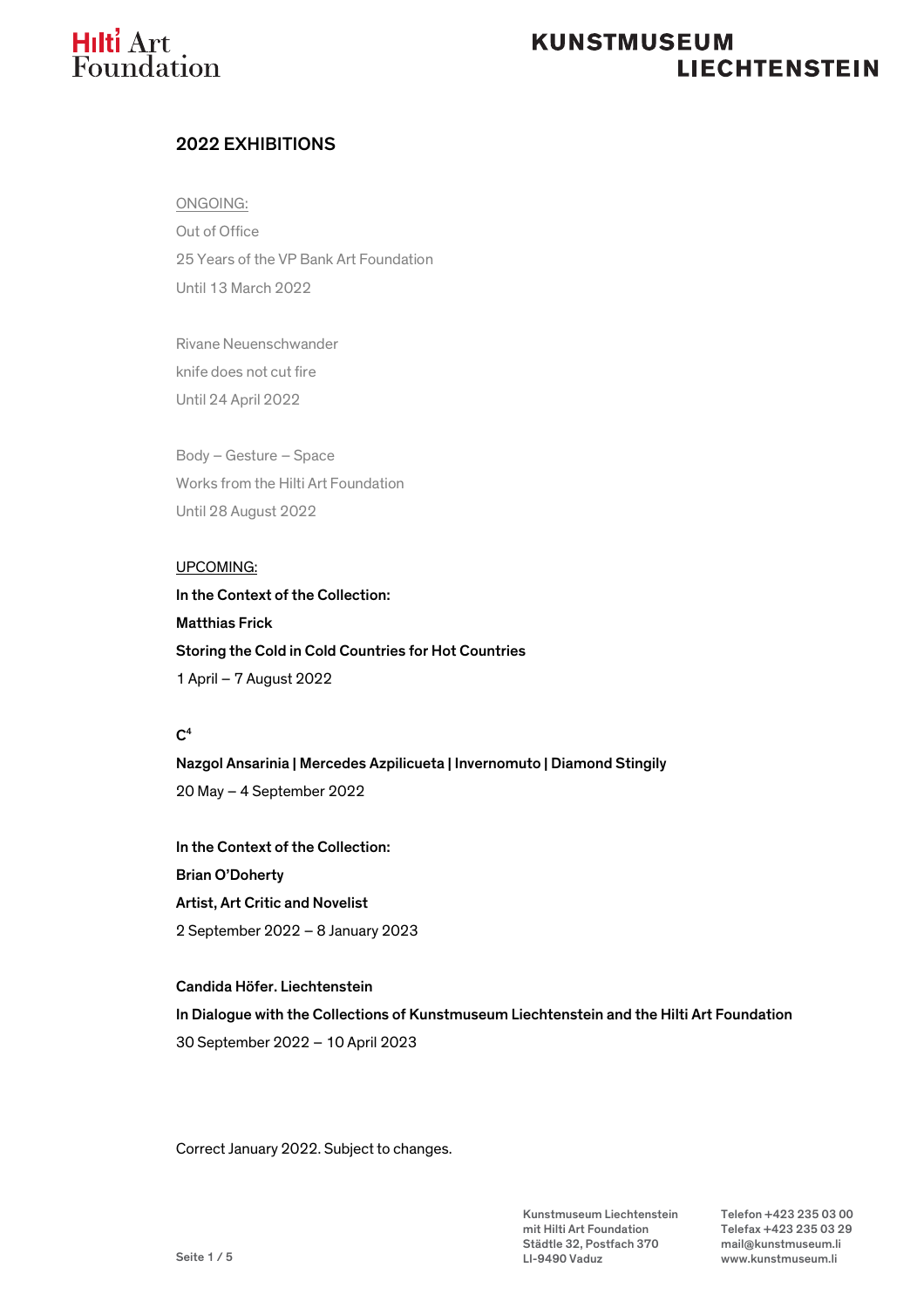

# **KUNSTMUSEUM LIECHTENSTEIN**

In the Context of the Collection: Matthias Frick Storing the Cold in Cold Countries for Hot Countries 1 April – 7 August 2022 Opening: Thursday, 31 March 2022, from 6pm

After the late 1970s, Matthias Frick (1964 Zurich – 2017 Eschen, Liechtenstein) developed a complex universe with his drawings and painterly works on paper: a profound personal cosmology that conceals a delicate humour. Frick saw his work in the context of Art brut. He attended the F+F Schule für experimentelle Gestaltung in Zurich from 1981 to 1984. Owing to mental health issues, he turned away from art. He returned to his creative, artistic urges in the workshop of the Heilpädagogisches Zentrum in Schaan from 1993 to 2001. He worked independently from 2001. Every single day he would draw sheet after sheet with pencil, coloured pencil or ink.

This display showcases his works in the context of other artists from the collection; the title comes from one of Frick's drawings.

A production of Kunstmuseum Liechtenstein, curated by Christiane Meyer-Stoll.

Kunstmuseum Liechtenstein Telefon +423 235 03 00 mit Hilti Art Foundation Telefax +423 235 03 29 Städtle 32, Postfach 370 mail@kunstmuseum.li LI-9490 Vaduz www.kunstmuseum.li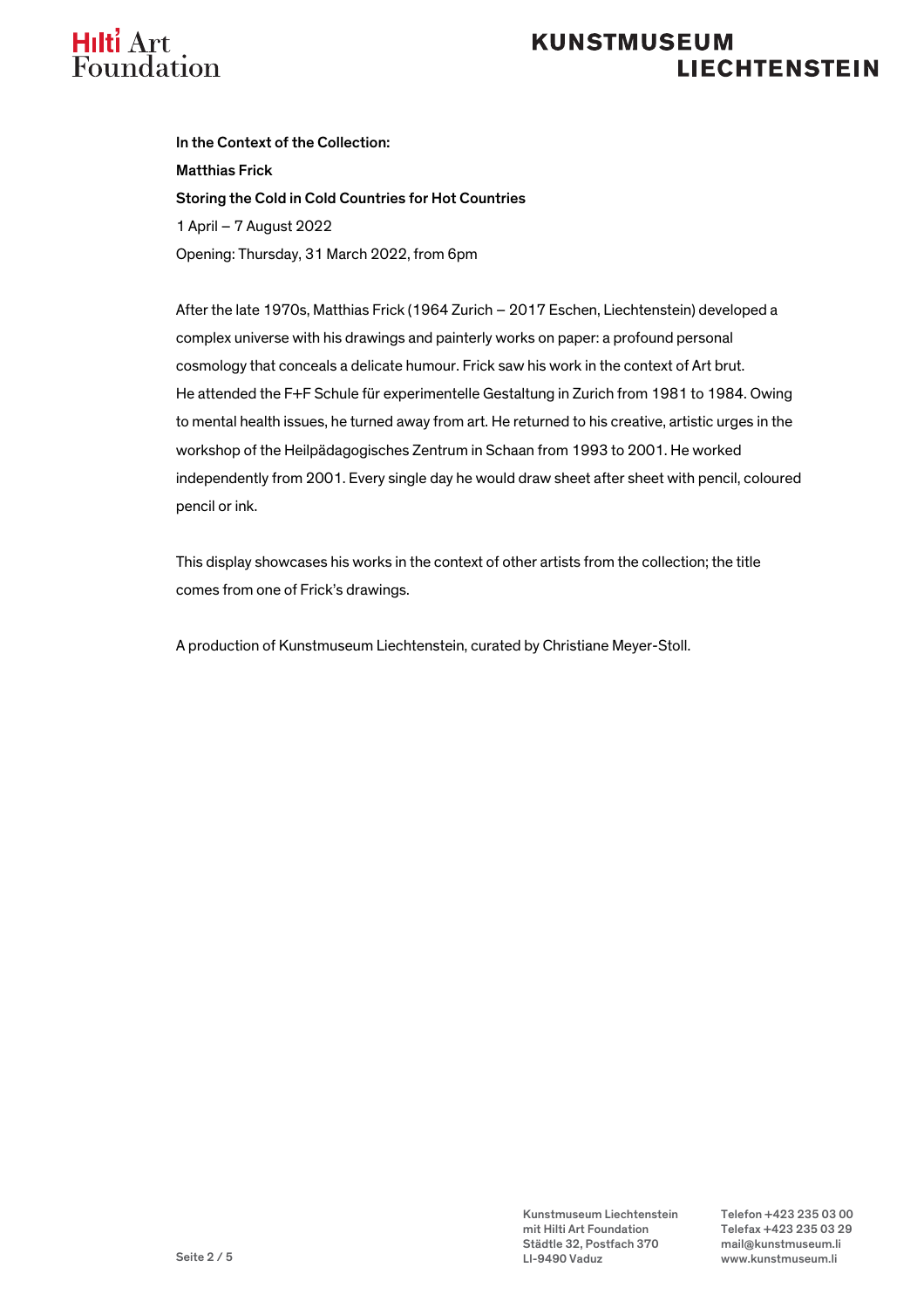# Hilti Art Foundation

# **KUNSTMUSEUM LIECHTENSTEIN**

 $C<sup>4</sup>$ 

Nazgol Ansarinia | Mercedes Azpilicueta | Invernomuto | Diamond Stingily 20 May – 4 September 2022 Opening: Thursday, 19 May 2022, from 6pm

«C<sup>4</sup>» consists of four solo exhibitions, the artists have been invited by Kunstmuseum Liechtenstein to explore also the museum's collection in their presentations. All the artists share a special approach to telling stories: by reactivating memories, blending facts and reconstructions, questioning images and events, the works manifest new perspectives on historical time. Additionally, the exhibitions reflect the idea of a 'flowing museum' where each new exhibition gives fresh impetus to the existing holdings.

In their distinct practices, Nazgol Ansarinia, Mercedes Azpilicueta, Invernomuto and Diamond Stingily deal with themes of difference, the marginalisation and history of subcultures and the effects of urban transformations. Based on an interdisciplinary approach, the exhibition also incorporates performance and sound.

A production of Kunstmuseum Liechtenstein, curated by Letizia Ragaglia.

Nazgol Ansarinia, b. 1979 in Tehran, lives and works in Tehran. Mercedes Azpilicueta, b. 1981 in La Plata, Argentina, lives and works in Amsterdam. Simone Bertuzzi, b. 1983, and Simone Trabucchi, b. 1982, have been collaborating as Invernomuto since 2003 and live in Milan and Vernasca. Diamond Stingily, b. 1990 in Chicago, lives and works in New York.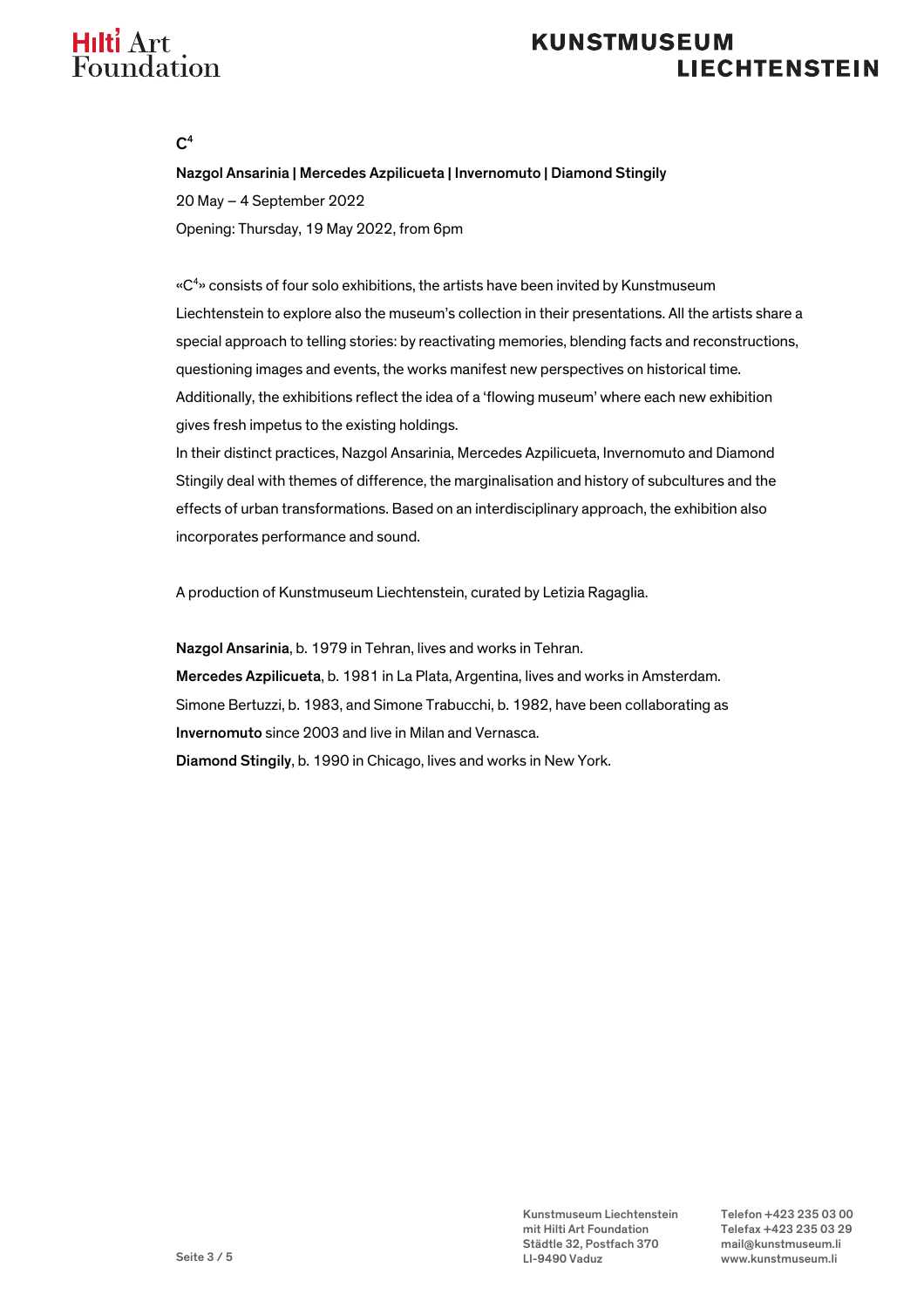

# **KUNSTMUSEUM LIECHTENSTEIN**

In the Context of the Collection: Brian O'Doherty Artist, Art Critic and Novelist 2 September 2022 to 8 January 2023 Opening: Thursday, 1 September 2022, from 6pm

The exhibition focuses on the work of Brian O'Doherty, an Irish-American artist, art critic and novelist (b. 1928, lives in New York) who coined the term 'White Cube' in Artforum magazine in 1976. The show centres on O'Doherty's open self-image and role perception as an individual and as an artist. By integrating works by other artists from the collection, the exhibition brings O'Doherty's art to life, how it is embedded in, reflects and comments on the artistic, art critical and literary practices of his day.

A production of Kunstmuseum Liechtenstein, curated by Roman Kurzmeyer.

Kunstmuseum Liechtenstein Telefon +423 235 03 00 mit Hilti Art Foundation Telefax +423 235 03 29 Städtle 32, Postfach 370 mail@kunstmuseum.li LI-9490 Vaduz www.kunstmuseum.li